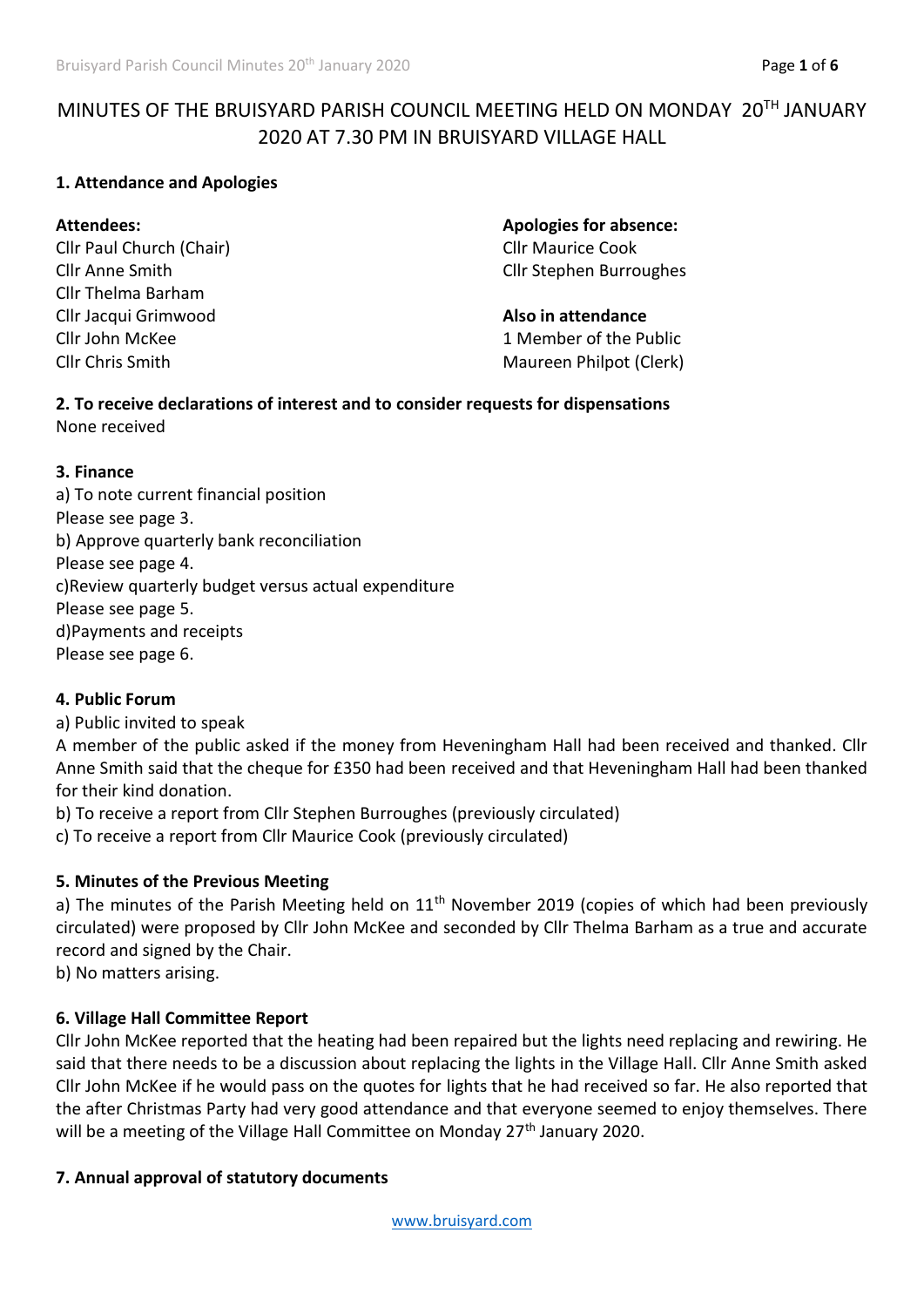- b) The Code of Conduct was approved by all.
- c) The Risk Register had been updated and was approved by all.

## **8. Update on reconditioned swings**

The swings are still being stored. There needs to be high spec grass matting put down for health and safety reasons. The area will need 14 mats which has been quoted at £264.60 plus cable ties and pegs. The Council will lay the mats on site.

### **9. Noticeboards**

Cllr Anne Smith passed around a design of a noticeboard for outside the Village Hall. It would have 2 bays, 1 locked and 1 unlocked. The quote is £1,350 + VAT. The Village Hall would own this noticeboard. The Parish Council has put money aside for a new noticeboard outside College Farm. They agreed that it would be wise to order the two together. It was also agreed to order magnets at the same time. This item will go on the agenda for the next meeting for further discussion.

#### **10. Correspondence**

The Clerk reported that future planning applications will go paper free and all plans will be viewed online. A mailer from a fireworks company was advertising fireworks for VE celebrations.

## **11. Questions to the Chair**

It was reported that the verge down by the Church Road ford is in a very bad way and there are some very large holes.

Action: The Chair will take photographs of the damage and pass them onto Highways.

#### **12. Next Meeting**

The next meeting was confirmed as Monday 9<sup>th</sup> March 2020 at 7.30 pm.

There being no other business the Chair closed the meeting at 8.20 pm

Dil

Maureen Philpot (Clerk) [clerk@bruisyard.com](mailto:clerk@bruisyard.com)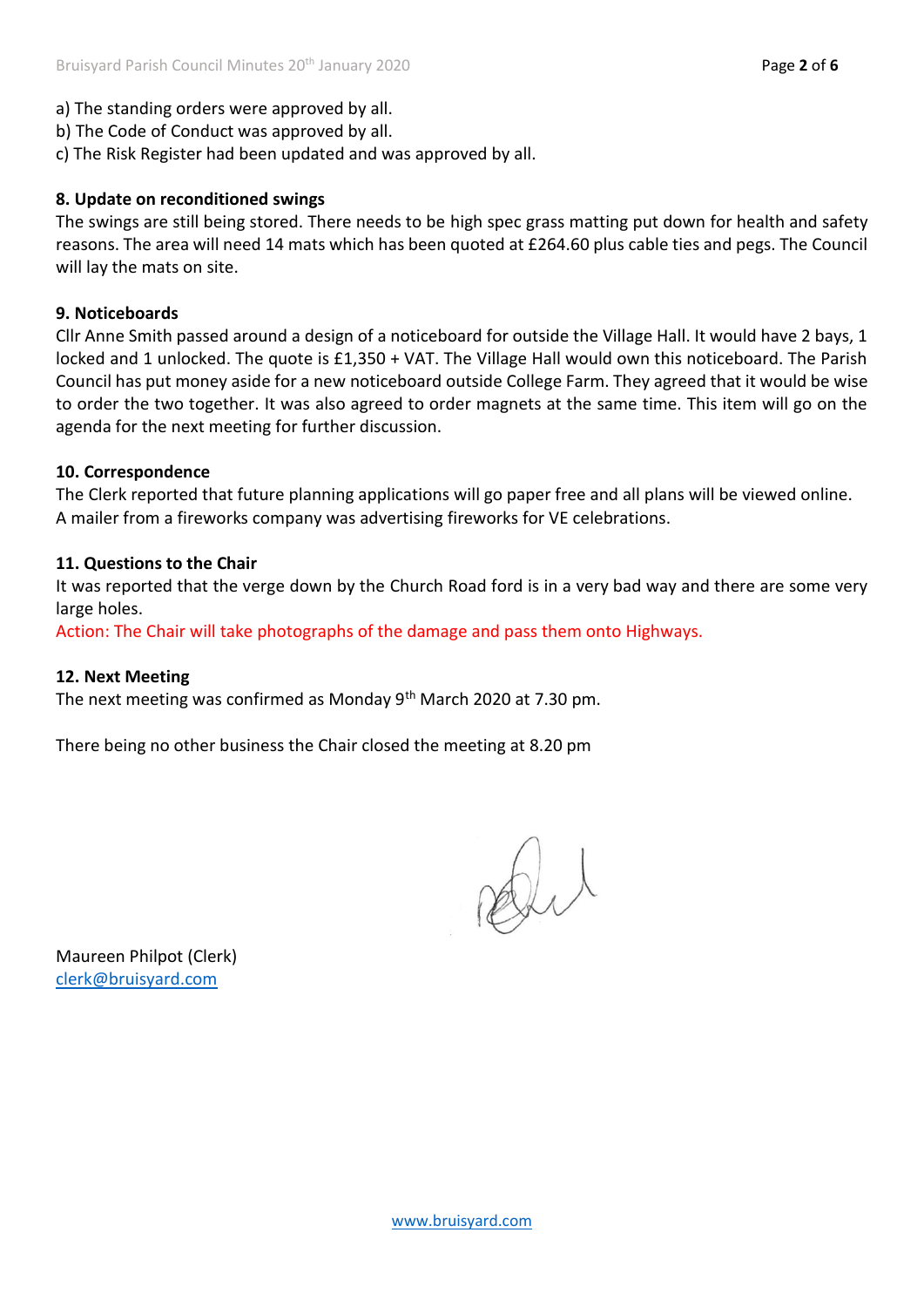|                          | <b>BRUISYARD PARISH COUNCIL</b>                                   |               |
|--------------------------|-------------------------------------------------------------------|---------------|
| (Last)                   | <b>Summary Receipts and Payments Account</b>                      | (Current)     |
| Year ended               | For the Year Ended 31st March 2020                                | To            |
| 31st March 2019          |                                                                   | 20th Jan 2020 |
| £                        | <b>Receipts</b>                                                   | £             |
| 2,900.00                 | Precept                                                           | 2,900.00      |
| $\overline{\phantom{0}}$ | Agency Services/CFM                                               |               |
|                          | Loans/Capital Receipts                                            |               |
|                          | Grants                                                            | 350.00        |
|                          | Village Hall grants                                               | 1,177.50      |
| 8,315.64                 | <b>Other Receipts</b>                                             | 7,266.81      |
| 676.81                   | <b>VAT</b>                                                        | 596.32        |
| 11,892.45                | <b>Total Receipts</b>                                             | 12,290.63     |
|                          |                                                                   |               |
|                          | <b>Payments</b>                                                   |               |
| 252.56                   | <b>General Administration</b>                                     | 82.63         |
| 300.00                   | Staff costs                                                       | 352.21        |
|                          | S.137 Payments (excluding grants to Village Hall)                 |               |
|                          | S.145 Payments                                                    |               |
|                          | Loans/Capital spending                                            |               |
| 902.17                   | Agency/Professional Services                                      | 666.43        |
|                          | Parish Council Committee payments                                 |               |
| 6,644.60                 | Village Hall running costs                                        | 7,669.65      |
| 1,707.83                 | <b>Other Payments</b>                                             | 1,224.00      |
| 599.32                   | <b>VAT</b>                                                        | 729.07        |
| 10,406.48                | <b>Total Payments</b>                                             | 10,723.99     |
|                          |                                                                   |               |
|                          | <b>BRUISYARD PARISH COUNCIL</b>                                   |               |
|                          | <b>Receipts and Payments Summary</b>                              |               |
| (Last)                   |                                                                   | (Current)     |
| Year ended               |                                                                   | To            |
| 31st March 2019          |                                                                   | 20th Jan 2020 |
| £                        |                                                                   | £             |
| 13,049.67                | Balance brought forward                                           | 14,535.64     |
| 11,892.45                | <b>Add Total Receipts</b>                                         | 12,290.63     |
| 24,942.12                |                                                                   | 26,826.27     |
| 10,406.48                | Less Total Payments                                               | 10,723.99     |
| 14,535.64                | Net bank and cash box balance                                     | 16,102.28     |
| 283.32                   | Unpresented PC cheques at year end                                |               |
| 185.86                   | Unpresented VH cheques at year end                                |               |
| 15,004.82                | Reconciled to bank accounts and cash box at 20 Jan 2020           | 16,102.28     |
|                          | Bank accounts and cash box at 20 Jan 2020:                        |               |
| 484.16                   | Barclays Premium Business Account No.40779474                     | 484.88        |
| 2,991.79                 | Barclays Community Account No.70212008                            | 4,183.61      |
|                          | Parish Council petty cash                                         |               |
| 11,377.17                | Barclays Bank Village Hall account No. 23713326 (restricted fund) | 11,303.04     |
| 151.70                   | Village Hall cash box (restricted fund)                           | 130.75        |
| 15,004.82                |                                                                   | 16,102.28     |
|                          |                                                                   |               |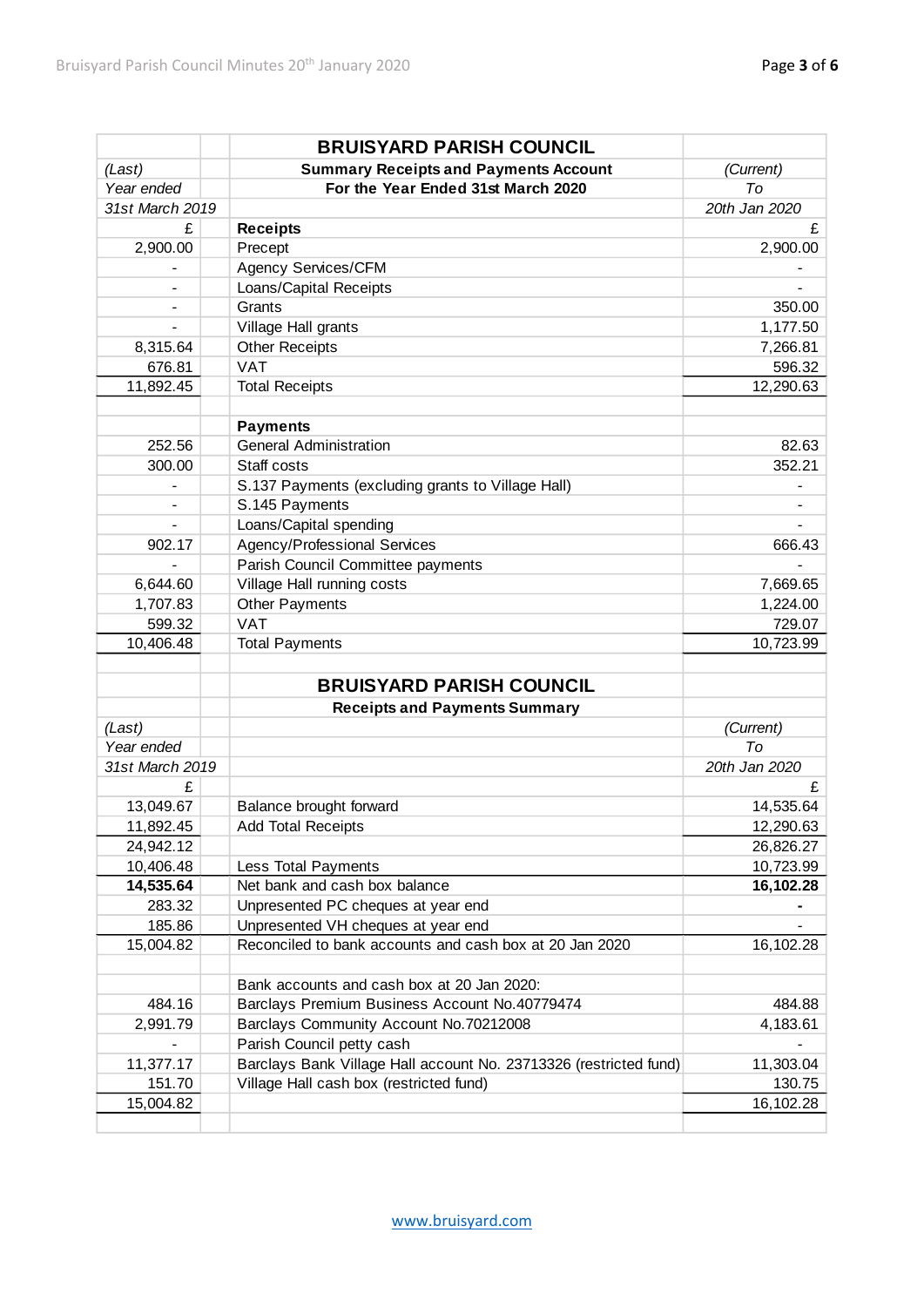# **Bank reconciliation at 20 January 2020**

#### **Balance per bank statements as at 20 January 2020**

| <b>Account</b><br><b>Barclays PC Community Account</b><br><b>Barclays PC Business Premium Account</b><br><b>Barclays VH Current Account</b><br>Parish Council petty cash | <b>Acct No</b><br>70212008<br>40779474<br>23713326 | £<br>4,183.61<br>484.88<br>11,303.04 | £         |
|--------------------------------------------------------------------------------------------------------------------------------------------------------------------------|----------------------------------------------------|--------------------------------------|-----------|
| Village Hall cash box<br>Less any un-presented cheques at 31 March 2020                                                                                                  |                                                    | 130.75                               | 16,102.28 |
| <b>Total Parish Council cheques</b><br><b>Total Village Hall cheques</b>                                                                                                 |                                                    |                                      |           |

## **Net bank and cash box balances as at 20 January 2020**

16,102.28

## *The net balances reconcile to the Receipts and Payments account for the year to date, as follows:*

| Total funds at start of year | 14.535.64 |
|------------------------------|-----------|
| Add: Receipts in the year    | 12.290.63 |
| Less: Payments in the year   | 10.723.99 |

16,102.28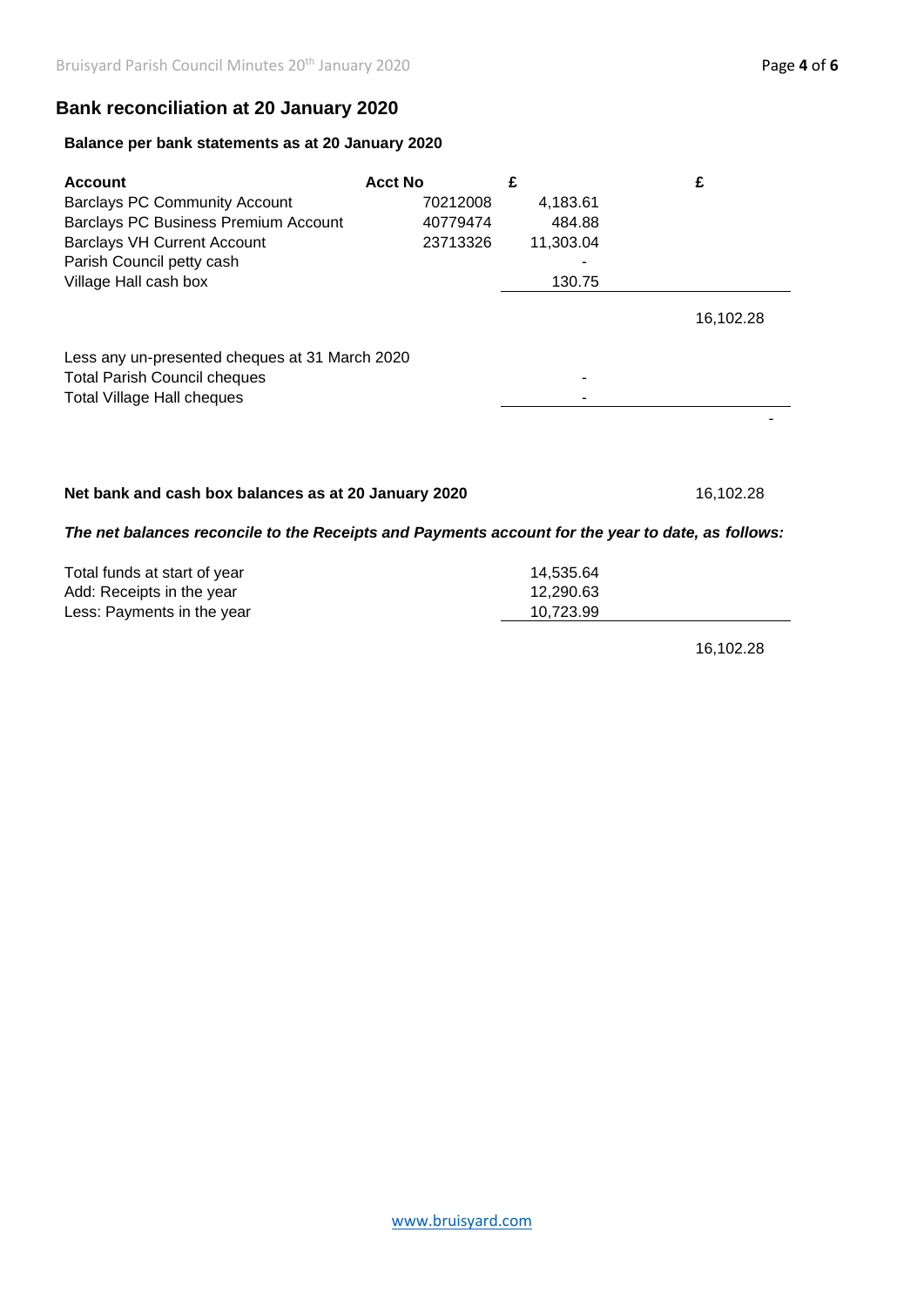#### **Bruisyard Parish Council Precept - Budget vs Expenditure 2019-20 (1 Apr 2019 to 20 Jan 2020)**

| <b>ACTUAL inc VAT</b> |                          |                          |                          |                          |                                                              |                          |                          |                          |          |
|-----------------------|--------------------------|--------------------------|--------------------------|--------------------------|--------------------------------------------------------------|--------------------------|--------------------------|--------------------------|----------|
| Month                 | <b>Gen Admin</b>         | S.137                    | S.145                    |                          | Loans/CapitalAgency/Prof srvcs Cttee payments Other Payments |                          |                          | <b>Staff costs</b>       | Total    |
| April                 |                          | ۰                        | $\sim$                   | $\blacksquare$           | 135.52                                                       |                          | 48.00                    | $\overline{\phantom{0}}$ | 183.52   |
| May                   |                          | ۰.                       | $\overline{\phantom{a}}$ | $\blacksquare$           | $\overline{\phantom{0}}$                                     |                          | 144.00                   | $\overline{\phantom{a}}$ | 144.00   |
| June                  | ۰                        | $\overline{\phantom{a}}$ | $\overline{\phantom{a}}$ | $\overline{\phantom{a}}$ | $\overline{\phantom{0}}$                                     | ۰                        | 96.00                    | $\overline{\phantom{a}}$ | 96.00    |
| July                  | ۰                        | ۰                        | $\overline{\phantom{a}}$ | $\overline{\phantom{a}}$ | $\overline{\phantom{0}}$                                     | ۰                        | 96.00                    | $\overline{\phantom{a}}$ | 96.00    |
| August                | $\overline{\phantom{a}}$ | $\overline{\phantom{a}}$ | $\blacksquare$           | $\overline{\phantom{a}}$ | $\overline{\phantom{a}}$                                     | $\overline{\phantom{a}}$ | 162.00                   | $\overline{\phantom{a}}$ | 162.00   |
| September             | ۰                        | ۰                        | $\overline{\phantom{a}}$ | $\overline{\phantom{a}}$ | 315.08                                                       |                          | 131.00                   | 352.21                   | 798.29   |
| October               | 24.90                    | $\blacksquare$           | $\blacksquare$           | $\blacksquare$           | 97.20                                                        |                          | ۰                        | $\overline{\phantom{a}}$ | 122.10   |
| November              | 74.25                    | $\blacksquare$           | $\overline{\phantom{a}}$ | $\overline{\phantom{a}}$ | $\overline{\phantom{0}}$                                     | $\overline{\phantom{a}}$ | 298.00                   | $\overline{\phantom{a}}$ | 372.25   |
| December              |                          | ۰.                       | $\overline{\phantom{0}}$ | $\blacksquare$           | $\overline{\phantom{0}}$                                     |                          | ۰                        | $\blacksquare$           |          |
| January               | -                        | ۰.                       | $\overline{\phantom{a}}$ | $\blacksquare$           | $\overline{\phantom{0}}$                                     | -                        | 66.00                    | $\overline{\phantom{a}}$ | 66.00    |
| February              |                          | ۰.                       |                          | $\overline{\phantom{a}}$ | $\overline{\phantom{0}}$                                     | -                        | ۰                        | $\overline{\phantom{a}}$ |          |
| March                 | -                        | ۰.                       | $\overline{\phantom{a}}$ | $\blacksquare$           | $\overline{\phantom{a}}$                                     |                          | $\overline{\phantom{a}}$ | -                        |          |
| Totals                | 99.15                    | -                        | $\overline{\phantom{a}}$ | $\overline{\phantom{a}}$ | 547.80                                                       |                          | 1.041.00                 | 352.21                   | 2.040.16 |

#### Actual spend to date vs annual budget by category



#### Cumulative actual spend to date vs budget



[www.bruisyard.com](http://www.bruisyard.com/)